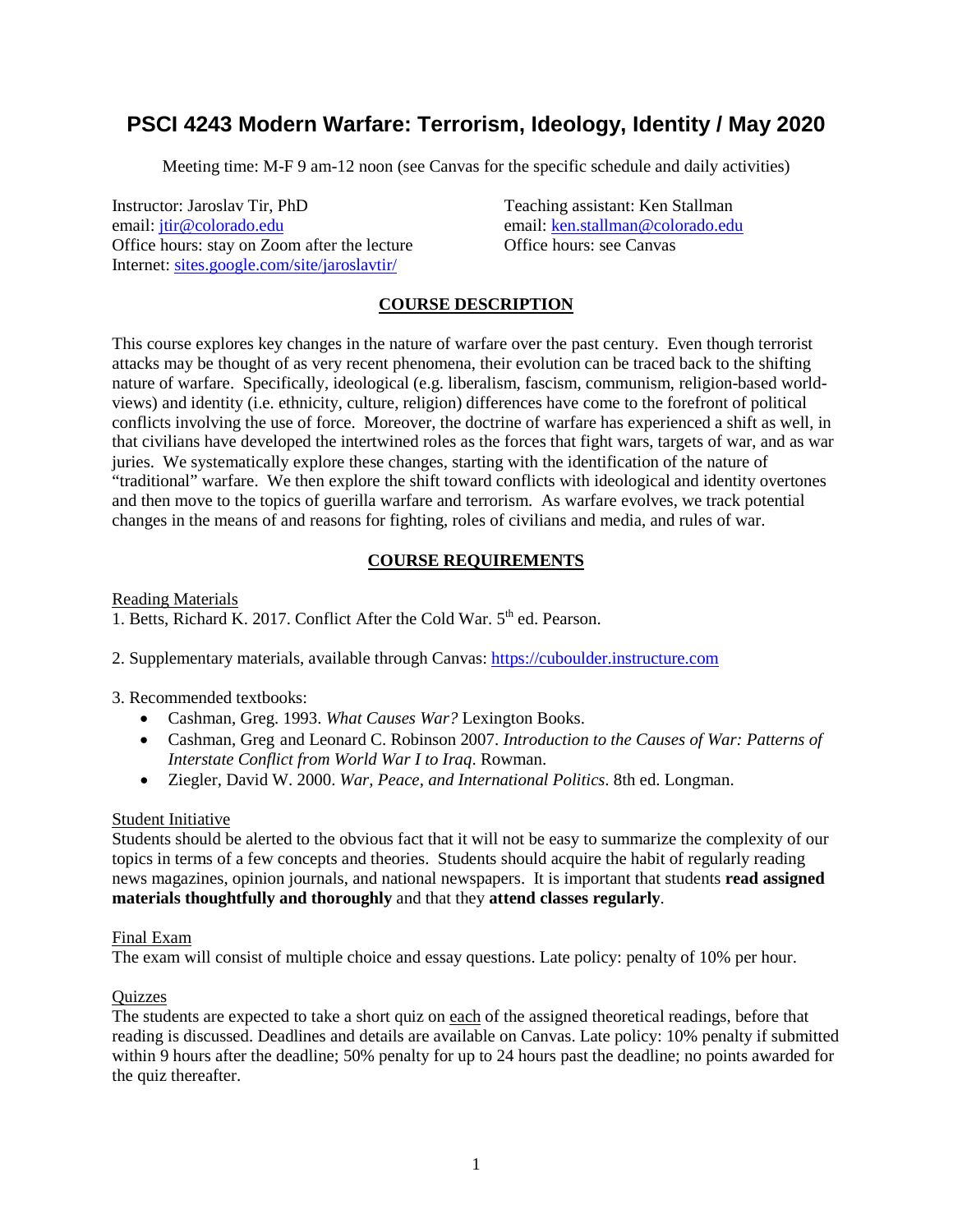#### Discussion Worksheets

You are expected to fill out a worksheet for each of the six conflicts we discuss. Then turn in polished and typewritten (single-spaced, 11 pt. Times New Roman, 1" margins) versions of the **six** worksheets by **9 am on Friday, May 29** (last class period). Worksheet template is posted on Canvas. Late policy: 10% penalty if submitted by 5 pm Friday, 20 % if submitted by 9 am Saturday, 50% if submitted by 5 pm Saturday; no points awarded for the assignment thereafter.

#### Participation

Participation in the class is essential to the success of this course, as it is discussion- and not lectureoriented. The students are expected to offer their own insights based on assigned class materials. To encourage participation, the instructor may use random questioning.

#### Attendance

Attendance will be taken every time we meet. This grade will be calculated by dividing the number of classes attended by the total number of class meetings. Absences will be excused only in cases of serious health or family emergencies and appropriate documentation will be required. Please note that excused or unexcused absences will also hurt your participation grade, because one cannot participate in class discussions if one is not present.

| <b>COURSE RULES</b>          |     |               |     |
|------------------------------|-----|---------------|-----|
| <b>Grading Policy</b>        |     |               |     |
| Final Exam                   | 25% | Attendance    | 15% |
| <b>Discussion Worksheets</b> | 25% | Participation | 10% |
| Ouizzes                      | 25% |               |     |

#### Class Policies

1. Assignments are to be turned in the by the stated deadline. Failure to meet an assignment deadline does not entitle the students to make up the work at a later time.

2. Exceptions to the class requirements and rules are granted at the instructor's discretion, only under circumstances of extreme personal emergency or serious illness. In all instances, appropriate evidentiary documentation will be requested and must be turned in within 3 days of the original absence.

3. All academic work must meet the University's standards for academic honesty. Each student is responsible to inform themselves of these standards before conducting any academic work. My academic dishonesty policy is very simple: you will receive a failing grade for the class if you are found cheating on examinations, plagiarizing the work of others or attempting to turn in assignments used in previous classes, along with all other possible infractions noted in the University's policy on academic dishonesty. I **will not** tolerate academic dishonesty and you **will** face the harshest punishment possible if you attempt it.

4. Requests for assignments re-evaluation must be submitted to the instructor in **typewritten form**, along with the assignment, within 3 days after it has been returned to the class. The written statement must explain specifically why the student thinks that the grade should be reconsidered and what grade the assignment deserves. Important: the re-evaluation will be conducted *de novo*, which may result is the same, lower, or higher grade.

5. Accommodations based on disability and/or religious beliefs will be made whenever possible. But, it is the student's responsibility to let the instructor know about **needing such accommodations within the first 3 days of the Maymester start date**. Accommodation requests after this time period may not be granted.